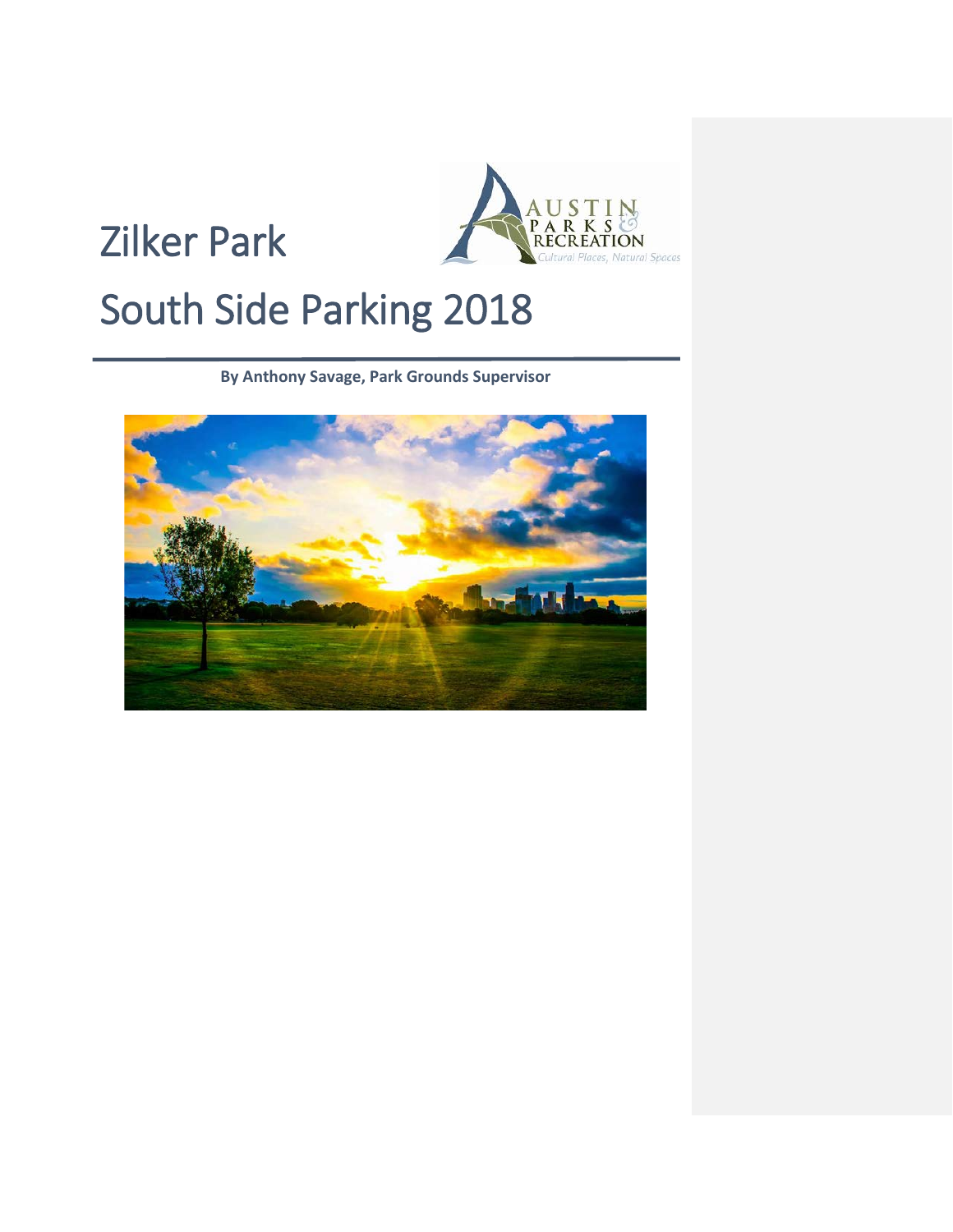### **Challenge**

Currently, the Zilker Park south side parking areas along the park road, the designated surface parking to the east of the soccer field, and the designated parking at Wright Field are all unstructured parking areas (see image below). Additionally, these parking lot areas are connected via a single park road which lacks a specific traffic pattern or directional signage. The current state of the Zilker Park south side parking creates the following challenges:

- Inefficient use of available space for parking;
- Illegal parking;
- Enforcement issues;
- Random directional parking;
- Traffic congestion;
- Patron frustration; and,
- Lack of emergency vehicle access.



## **Recommended/Proposed Changes**

The project described below includes recommendations for:

- Interim changes to create structured parking; and,
- A better pedestrian traffic pattern.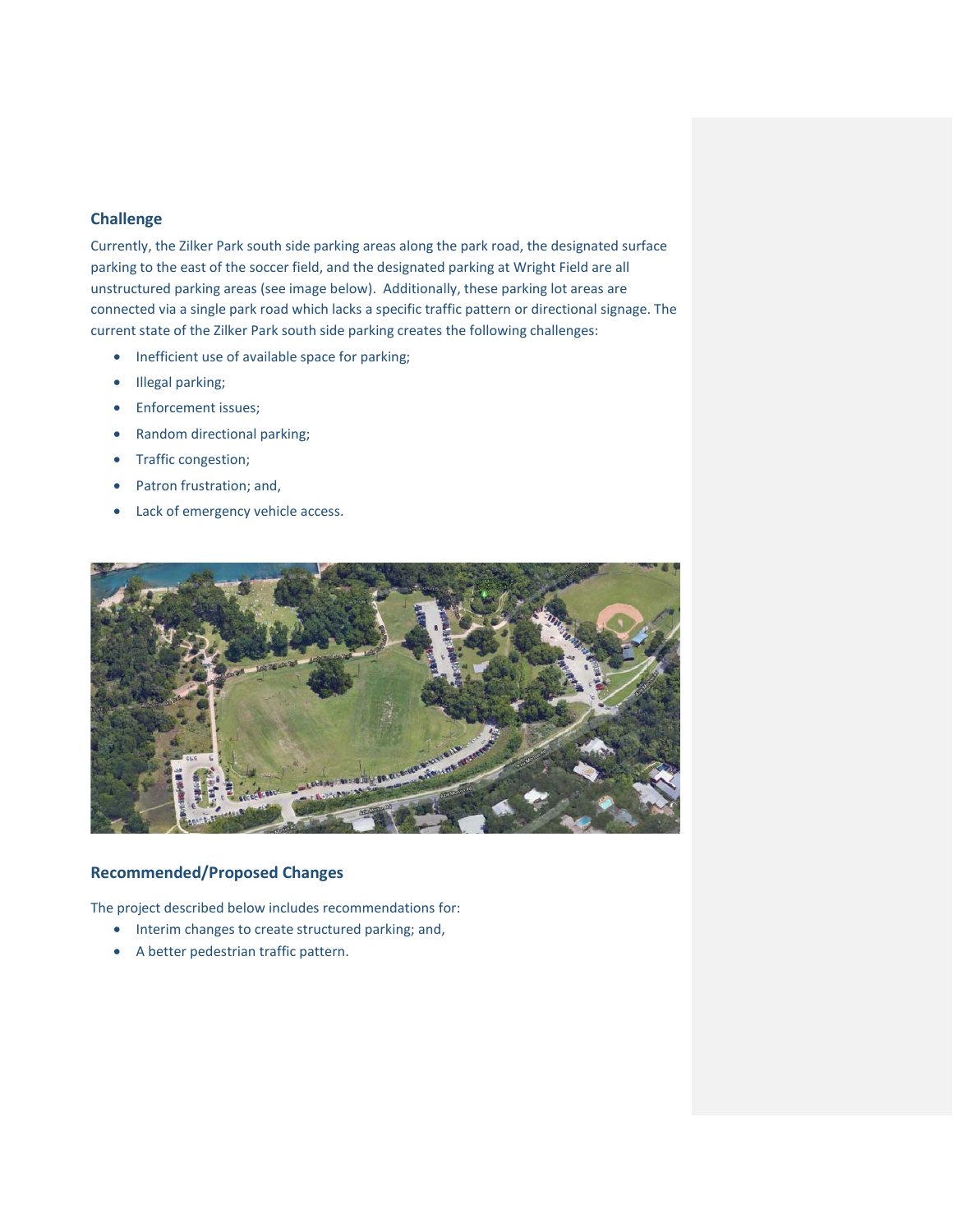These recommendations are limited and specific to the south side of Zilker Park, consisting of the:

- Barton Springs Pool Entrance,
- Multi-purpose Athletic Fields,
- Trail System Access, and
- Sunken Gardens.

The project, as currently proposed, will allow for 250 structured parking spaces.

## **Estimated Resources and Cost**

#### Phase I

- 125 Wheel Stops (125X \$22.50 = \$2,812.50)
- 20 No Parking Signs (PARD Sign Shop) with Poles
- 10 No Parking on Grass Signs (PARD Sign Shop) with Poles
- 6 One Way Signs (PARD Sign Shop) with Poles
- 2 Direction and ID Signs (1 for Wright Field Entrance, 1 for Barton Springs Pool Entrance) (PARD Sign Shop)
- 1 New Park ID Sign for Umlauf Garden to match new PARD Signage
- Split Rail Fence (380 lineal feet) in stock at Zilker
- Split Rail Fence (Option, additional 800 lineal feet) in stock at Zilker. This will replace existing bollards to enhance the consistency of the project.

We have included several graphic descriptions in the next section which designate no parking and structured parking areas. The addition of the split rail fence will help control pedestrian traffic as well as parking safety. A map of signage installation is to be determined and provided at a later date when a definitive course of action is decided.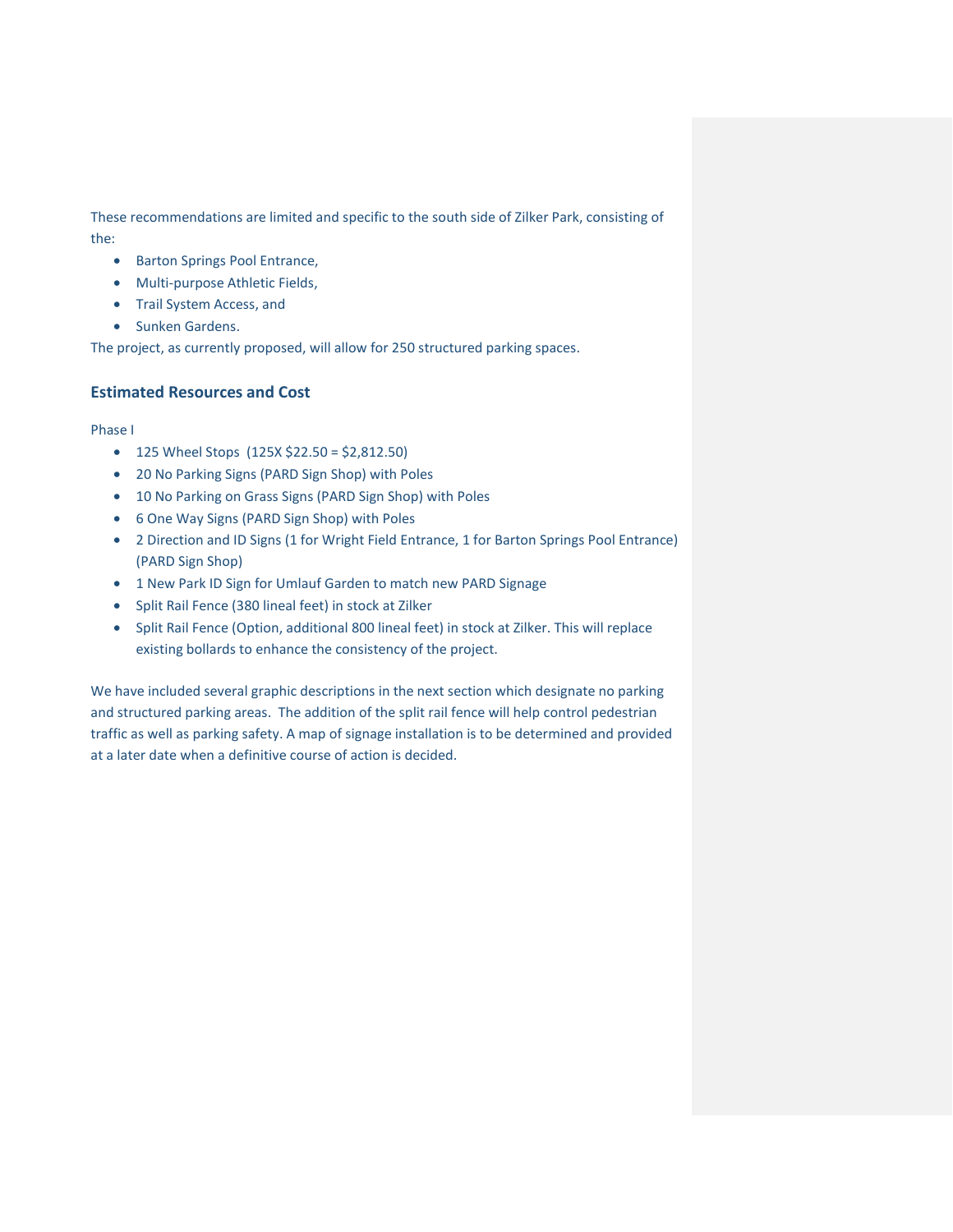# **Graphic Descriptions**

### **Parking Area Located along the One-Way Directional Road**

The graphic below includes making the park road a one way directional road from the Barton Springs Pool lot to the Sunken Garden and Wright Field parking area. This area will provide 75 spaces of structured parking. The design includes handicap parking space to ensure accessibility and compliance regulations.



**Comment [MM1]: Kim McNeeley: For consideration perhaps no entry signage at the end of the road. This means all cars wishing to park need to enter the parking area "by the pool" and travel one way to Wright Fields. While folks may circle both parking lots with a small stretch of park road being two way- they must exit on to Aize Morton Road- turning right if they would like to re-enter the space**

**What are the unintended consequences, patron tolerance?** 

**Please see next graphic and comment.**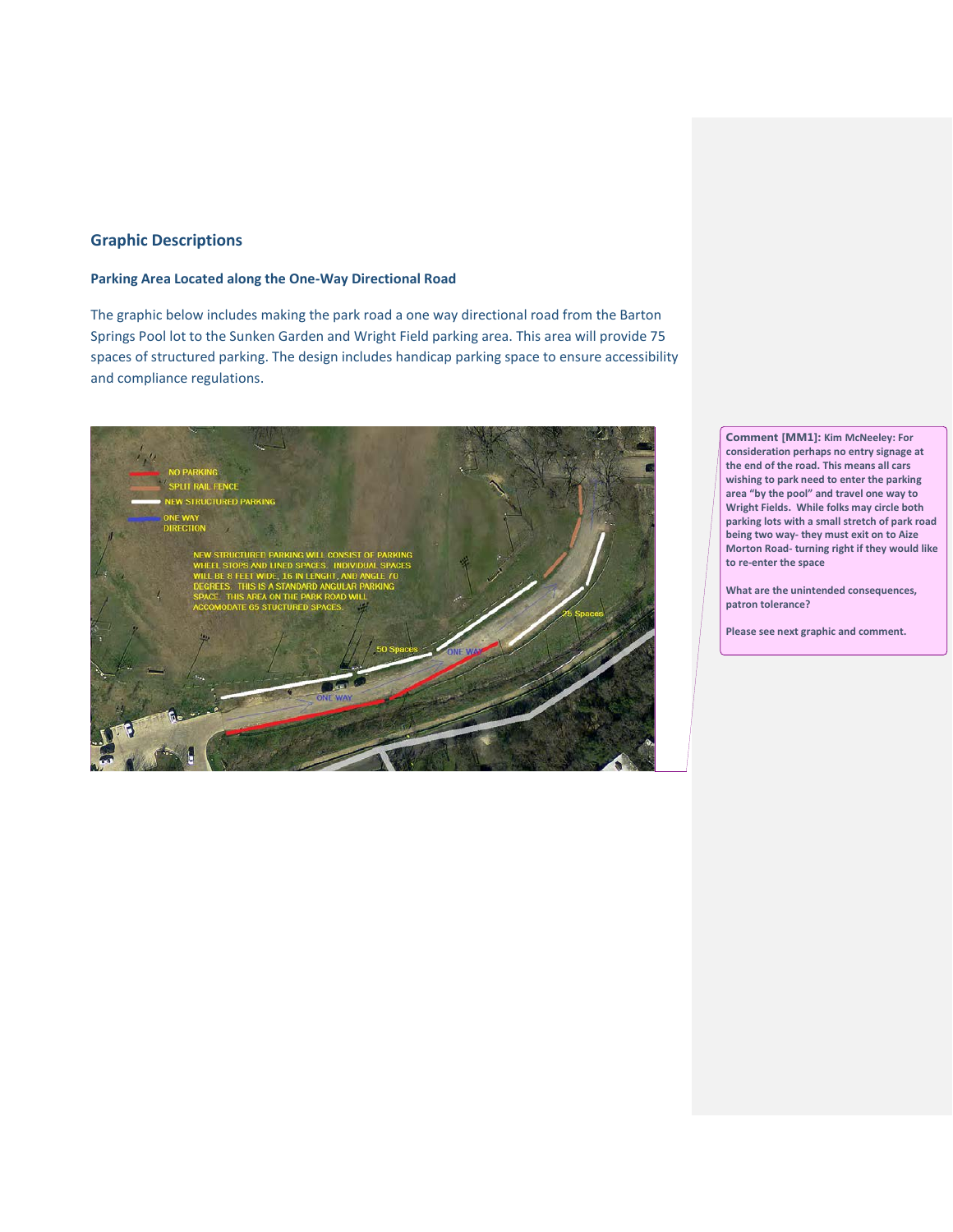#### **The Wright Field and Sunken Gardens Parking Area**

The Wright Field parking area is proposed to be structured to accommodate 50 parking spaces evenly divided on each side of the lot. Two "No Parking" areas will be created. One to protect a heritage tree, the other to protect harmful run off in the springs. Split rail fencing will be installed to prevent curb hopping. The area of the Wright Field and Sunken Garden parking lots will remain 2 way traffic. The lot would also require one handicap parking space on each side.



**Comment [MM2]: Kim McNeeley: For consideration- the park road between the two parking lot spaces is only one way to be consistent with the park road from the south side- this means folks have two way traffic in the first lot and after they exit the first lot to move to the lot closer to Wright Fields- they cannot return without exiting on Azie Morton Road and circling back…**

**What are the un intended consequences? Enforcement considerations? Patron tolerance?** 

**Do not enter signage is needed to ensure no one re-enters the park road along the soccer fields**